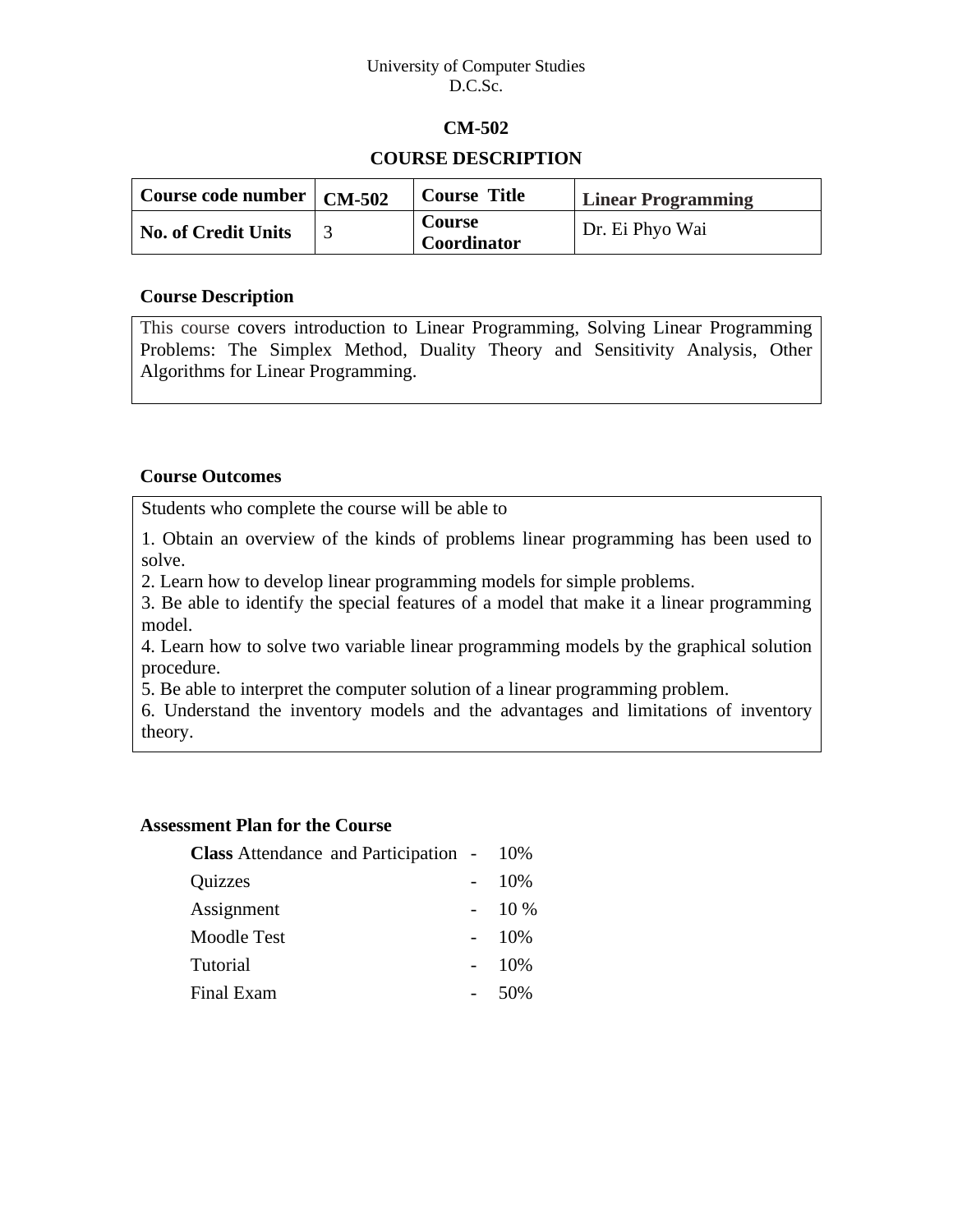#### University of Computer Studies D.C.Sc.

# **Tentative Lesson**

| N <sub>0</sub> | <b>Topics</b>                                                            | <b>Week</b>        | <b>Remark</b>                                |
|----------------|--------------------------------------------------------------------------|--------------------|----------------------------------------------|
| $\mathbf I$    | <b>Introduction to Linear</b><br><b>Programming</b>                      |                    |                                              |
| $\mathbf{1}$   | Prototype Example,                                                       | Week 1             | Assignment 1                                 |
| $\overline{2}$ | The Linear Programming Model                                             | Week 2             | Assignment 2                                 |
| 3              | <b>Assumptions of Linear Programming</b>                                 | Week 3<br>Week 4   | Assignment 3                                 |
|                | <b>Additional Examples</b>                                               | Week 5             | Assignment 4<br>Assignment 5<br>Assignment 6 |
| $\overline{4}$ | <b>Some Case Studies</b><br>Week 6                                       |                    | Assignment 7                                 |
| 5              | <b>Graphical Method</b>                                                  | Week 7             | Assignment 8                                 |
| 6              | Displaying and Solving Linear Programming<br>Models on a Spreetsheet     | Week 8             | Assignment 9                                 |
| $\mathbf{I}$   | <b>Solving Linear Programming Problems: The</b><br><b>Simplex Method</b> |                    |                                              |
| $\overline{7}$ | The Essence of The Simplex Method                                        | Week 9             | Assignment 9                                 |
| 8              | Setting Up The Simplex Method                                            | Week 10            | Assignment 10                                |
| 9              | The Algebra of The Simplex Method                                        |                    | Assignment 11                                |
| 10             | The Simplex Method In Tabular Form                                       | Week 11            | Assignment 12                                |
| 11             | <b>Adapting To Other Model Forms</b>                                     |                    | Assignment<br>$13 + 14$                      |
|                | <b>Tutorial I</b>                                                        |                    |                                              |
| Ш              | <b>Duality Theory and Sensitivity Analysis</b>                           |                    |                                              |
| 12             | The Essence of Duality Theory                                            | Week 13<br>Week 14 | Assignment 15                                |
| 13             | Economic Interpretation of Duality                                       |                    | Assignment 16                                |
| 14             | <b>Primal-Dual Relationships</b>                                         | Week 15            | Assignment 17                                |
| 15             | <b>Adapting To Other PrimalForms</b>                                     |                    | Assignment 18                                |
| IV             | <b>Other Algorithms for Linear Programming</b>                           |                    |                                              |
| 16             | The Dual Simplex Method                                                  | Week 16            | Assignment 19                                |
|                |                                                                          |                    |                                              |